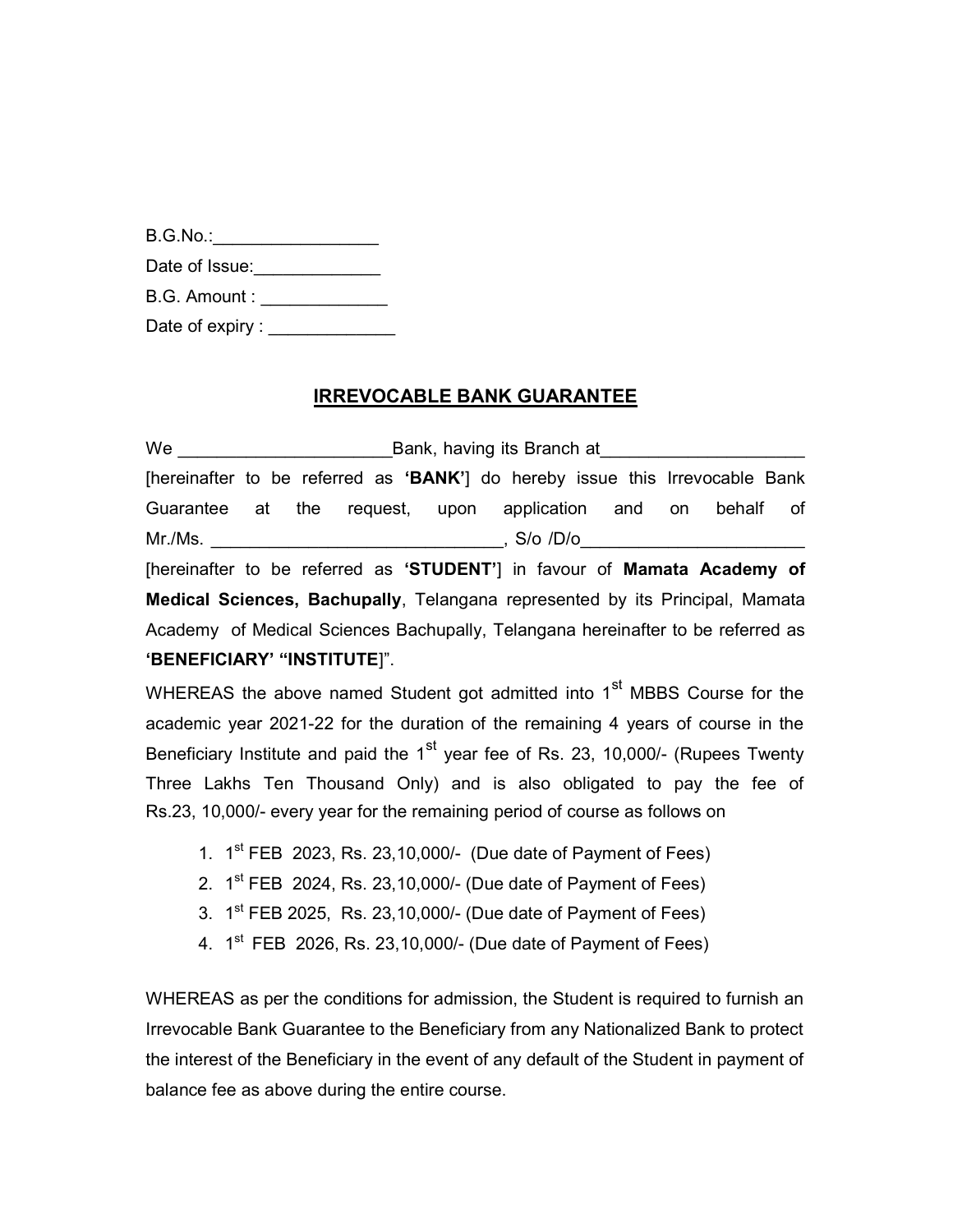Hence in the event of default on the part of the Student in payment of fee of Rs. 23,10,000/-

1.  $1<sup>st</sup> FEB$  2023, Rs. 23, 10, 000/- (Due date of Payment of Fees)

- 2.  $1<sup>st</sup> FEB 2024$ , Rs. 23, 10, 000/- (Due date of Payment of Fees)
- 3.  $1<sup>st</sup> FEB 2025$ , Rs. 23, 10, 000/- (Due date of Payment of Fees)
- 4.  $1<sup>st</sup> FEB 2026$ , Rs. 23, 10, 000/- (Due date of Payment of Fees)

or any part thereof during the balance course period of MBBS, the Bank on behalf of the Student hereby irrevocably, unequivocally and unconditionally agrees and undertakes to pay forthwith the said sum of Rs. 23,10,000/- or part thereof to the Beneficiary without any condition, protest, demur or proof and without reference to any consent of the Student and irrespective of and not withstanding any contest/objection from the Student or the existence of any dispute between the Student and the Beneficiary upon the Beneficiary invoking this Bank Guarantee with the Letter of Invocation for any part amount of the bank guarantee to the bank. The Bank agrees to make the payment of invoked amount to the Beneficiary simultaneously on the Beneficiary submitting the Letter of Invocation for any part amount of the Bank Guarantee.

Not with standing anything contained herein, the bank further under takes to pay the full amount of the bank guarantee to the beneficiary without any reference to the due date of the payment of the fee structure as mentioned in the guarantee, simultaneously on the beneficiary submitting the letter of invocation along with the original bank guarantee.

The Bank further agrees that this Guarantee shall constitute an independent and autonomous contract between the Bank and the Beneficiary and shall not in any way be affected by any dispute or difference between you viz., the Beneficiary and the Student of whatsoever nature.

Finally, the Bank confirms that a mere letter from the Beneficiary that there has been a default on the part of the Student in payment of the fees, shall without any other or further proof be final, conclusive and binding on the Bank to treat the same as a valid invocation along with submission of the original Bank Guarantee for making the simultaneous payment of the demanded amount up to the maximum of Rs. 23,10,000/-.